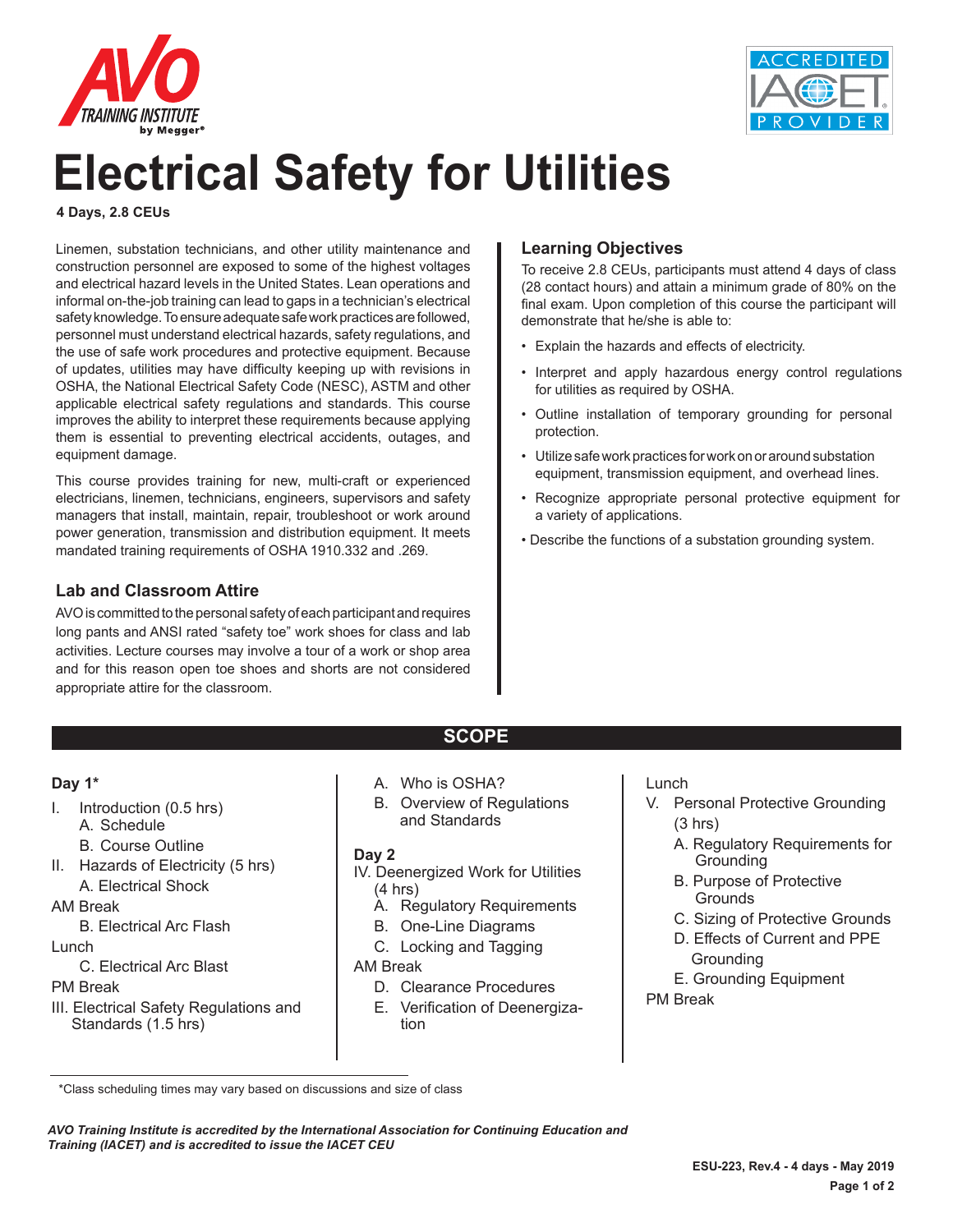# **Electrical Safety for Utilities**

**4 Days, 2.8 CEUs**

## **SCOPE (continued)**

- F. Personal Protective Ground Jumper Testing
- G.Grounding Equipment Manufacturers/Suppliers
- H. Application of Protective Grounds
- I. Induced Voltages and Currents on Deenergized Circuits and Equipment

#### **Day 3**

- VI. Working on Utility and Industrial Power Systems (7 hrs)
	- A. Overview of Electrical Power Systems

#### AM Break

B. Training Requirements for Qualified Workers

#### Lunch

C. Safe Work Requirements

#### PM Break

D. Energized Electrical Power **Work** 

#### **Day 4**

- VII. Personal Protective Equipment (3 hrs)
	- A. Protective Techniques
	- B. Electrical Protective Equipment
	- C. Arc Flash Protective Equipment

#### AM Break

- D. Arc Blast Protective Equipment
- E. Other Protective Equipment
- F. Energy Detection Equipment

#### Lunch

- VIII. Substation Grounding (3 hrs)
	- A. Functions of Substation Grounding Systems
	- B. Grounding Methods for
	- Electric Supply

### PM Break

- C. Ground Testing
- IX. Conclusion (1 hr)
	- A. Review
	- B. Final Exam